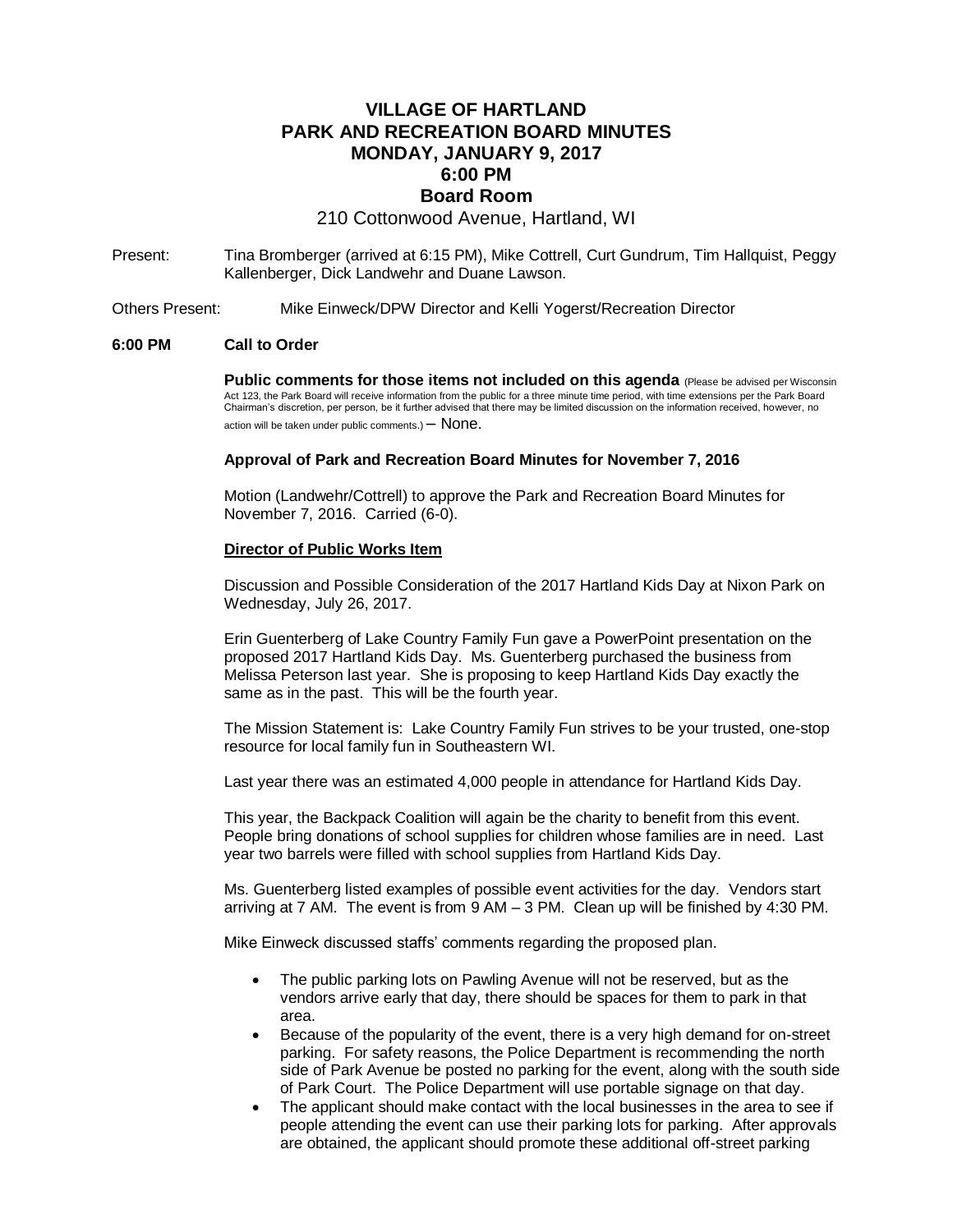alternatives to the people who may attend. The applicant should be sure to check with Ordway's Tap for permission to use their parking spaces, since it is not open for business. Endter's does not open until 4 PM and permission should be checked into for using their parking lot. Ms. Guenterberg has already left a message at the Industries for the Blind on Maple Avenue, but has not yet heard back from them.

 Reservation and usage fees will need to be paid and the applicant needs to provide the endorsement page for the insurance certificate.

Motion (Landwehr/Kallenberger) to approve the 2017 Hartland Kids Day at Nixon Park on Wednesday, July 26, 2017, from 9 AM – 3 PM, subject to staff's recommendations. Carried (7-0).

**Announcements:** It is not contemplated that these matters will be discussed or acted upon. The following individuals may provide announcements: Park and Recreation Board Members or other Village Staff members

Recreation Director Yogerst mentioned that this week is the Recreation Department's Free Try-It Week for punch card classes.

January 18, 2017 from 2:00 PM – 8:00 PM is an Open House at the Library celebrating the 125th Anniversary of the Village of Hartland. Administrator Cox is looking for volunteers to help plan special events between January and the Hometown Celebration in July.

Mike Einweck asked if any of the Park Board members had visited their assigned parks lately. Some had noticed that the bathrooms were locked and were told that they are always locked off season. In the summer, they are open during daylight hours and are locked at dark.

Tim Hallquist asked the question, if a tree falls and blocks the waterway, whose responsibility is it to clean it up? Mike Einweck answered that it depends upon whose property the tree was on. If it falls from the Village side of the river, we clean it out. If it falls from a private property owner, we try to make contact with them to take care of it. There are a number of areas where the property along the river is outside of the Village. For example at Centennial Park, the west side of the Bark River is the Town of Merton. In that case we try to work with the Town of Merton.

If the felled tree creates a fish habitat, the DNR wants the tree to stay. If it becomes a blockage that can cause flooding, we are allowed to take it out. Mr. Hallquist noticed that there is a down tree near the Riverwalk apartments on the east side of the river. Mr. Einweck will have the DPW take a look at it.

Curt Gundrum noticed a lot of weeds at the Hartbrook baseball field last fall. Mike Einweck stated that a contractor did spray for weeds in the fall.

Mike Cottrell asked about the bids for rebuilding Nixon hardball. The bids came in around \$36,000-\$37,000. The Park budget is about \$3,000 - \$4,000 for that project. Either a cooperative project with the user groups and the Village needs to take place, or staff will need to go to the Village Board and submit a CIP request, which would be for the 2018-2019 budget.

Tina Bromberger started the discussion regarding how many members of the community does a \$36,000 baseball field renovation benefit? It's a lot of money. There are Park Board members that feel fields are very important, but we have to look at the whole community. How many people that use the fields actually live in the Village? However, it was brought up that the Village Board feels there is a benefit to having people come through the Village, even if they do not live here.